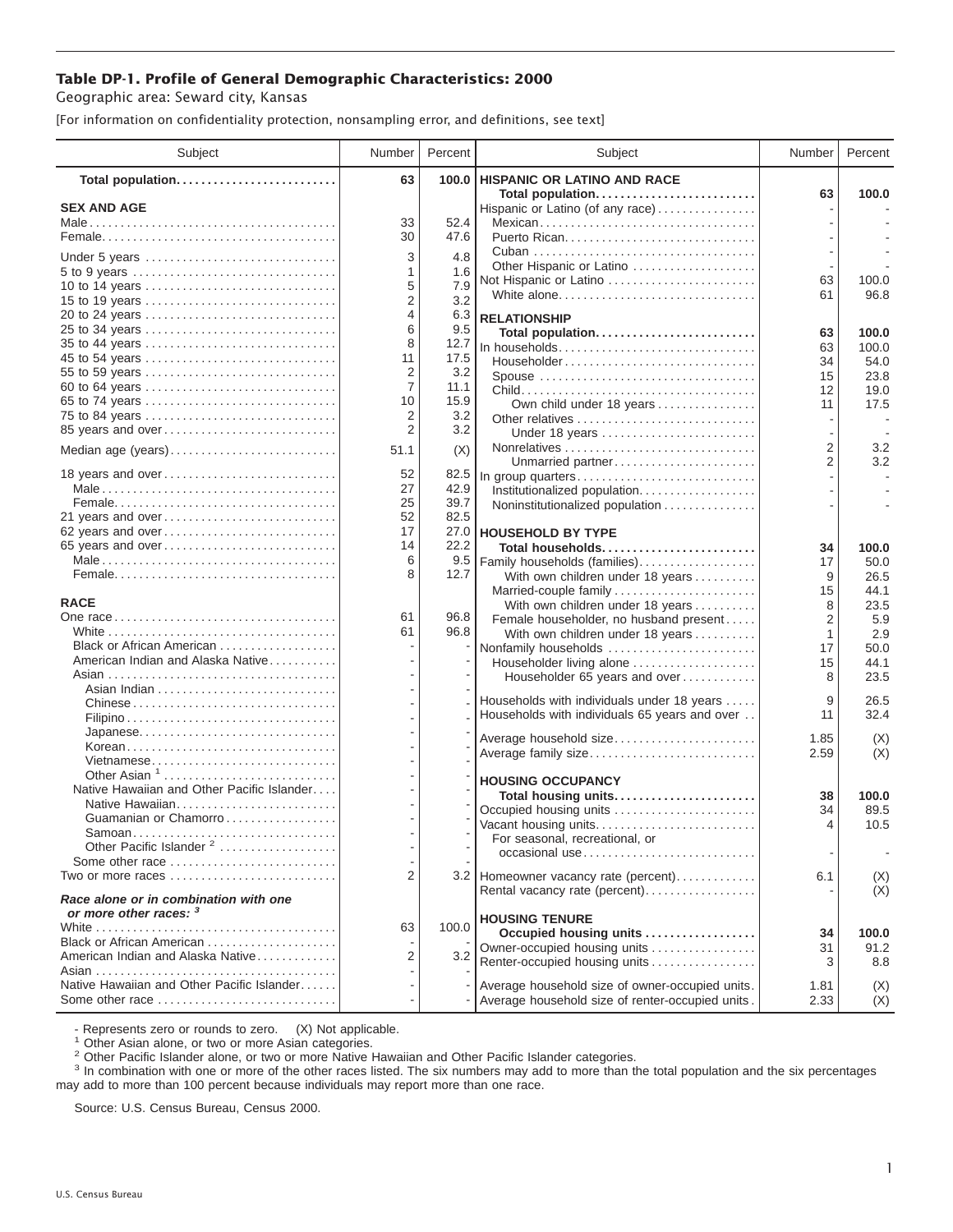## **Table DP-2. Profile of Selected Social Characteristics: 2000**

Geographic area: Seward city, Kansas

[Data based on a sample. For information on confidentiality protection, sampling error, nonsampling error, and definitions, see text]

| Subject                                                   | Number         | Percent       | Subject                                 | Number         | Percent |
|-----------------------------------------------------------|----------------|---------------|-----------------------------------------|----------------|---------|
| <b>SCHOOL ENROLLMENT</b>                                  |                |               | <b>NATIVITY AND PLACE OF BIRTH</b>      |                |         |
| Population 3 years and over                               |                |               | Total population                        | 44             | 100.0   |
| enrolled in school                                        | 2              |               |                                         | 44             | 100.0   |
| Nursery school, preschool                                 |                |               | Born in United States                   | 44             | 100.0   |
| Kindergarten                                              |                |               | State of residence                      | 30             | 68.2    |
| Elementary school (grades 1-8)                            |                |               | Different state                         | 14             | 31.8    |
| High school (grades 9-12)                                 | $\overline{2}$ | 100.0         | Born outside United States              |                |         |
| College or graduate school                                |                |               | Foreign born                            |                |         |
|                                                           |                |               | Entered 1990 to March 2000              |                |         |
| <b>EDUCATIONAL ATTAINMENT</b>                             |                |               | Naturalized citizen                     |                |         |
| Population 25 years and over                              | 39             | 100.0         |                                         |                |         |
| Less than 9th grade                                       | 8              | 20.5          |                                         |                |         |
| 9th to 12th grade, no diploma                             | $\overline{7}$ | 17.9          | <b>REGION OF BIRTH OF FOREIGN BORN</b>  |                |         |
| High school graduate (includes equivalency)               | 17             | 43.6          | Total (excluding born at sea)           |                |         |
| Some college, no degree                                   | 5              | 12.8          |                                         |                |         |
| Associate degree                                          |                |               |                                         |                |         |
| Bachelor's degree                                         |                |               |                                         |                |         |
| Graduate or professional degree                           | 2              | 5.1           |                                         |                |         |
|                                                           |                |               |                                         |                |         |
| Percent high school graduate or higher                    | 61.5           | (X)           |                                         |                |         |
| Percent bachelor's degree or higher                       | 5.1            | (X)           | <b>LANGUAGE SPOKEN AT HOME</b>          |                |         |
|                                                           |                |               | Population 5 years and over             | 44             | 100.0   |
| <b>MARITAL STATUS</b>                                     |                |               |                                         | 44             | 100.0   |
| Population 15 years and over                              | 44             | 100.0<br>15.9 | Language other than English             |                |         |
| Never married                                             | 7              |               | Speak English less than "very well"     |                |         |
| Now married, except separated                             | 24             | 54.5          | Spanish                                 |                |         |
| Separated                                                 | 5              | 11.4          | Speak English less than "very well"     |                |         |
|                                                           | 5              | 11.4          | Other Indo-European languages           |                |         |
|                                                           | 8              | 18.2          | Speak English less than "very well"     |                |         |
|                                                           | 6              | 13.6          | Asian and Pacific Island languages      |                |         |
|                                                           |                |               | Speak English less than "very well"     |                |         |
| <b>GRANDPARENTS AS CAREGIVERS</b>                         |                |               |                                         |                |         |
| Grandparent living in household with                      |                |               | <b>ANCESTRY (single or multiple)</b>    |                |         |
| one or more own grandchildren under                       |                |               | Total population                        | 44             | 100.0   |
| 18 years                                                  |                |               | Total ancestries reported               | 46             | 104.5   |
| Grandparent responsible for grandchildren                 |                |               |                                         |                |         |
|                                                           |                |               |                                         |                |         |
| <b>VETERAN STATUS</b>                                     |                |               |                                         |                |         |
| Civilian population 18 years and over                     | 44             | 100.0         |                                         | 4              | 9.1     |
| Civilian veterans                                         | 15             | 34.1          |                                         | 6              | 13.6    |
|                                                           |                |               | French (except Basque) <sup>1</sup>     | $\overline{2}$ | 4.5     |
| <b>DISABILITY STATUS OF THE CIVILIAN</b>                  |                |               | French Canadian <sup>1</sup>            |                |         |
| NONINSTITUTIONALIZED POPULATION                           |                |               |                                         | 9              | 20.5    |
| Population 5 to 20 years                                  |                |               |                                         |                |         |
| With a disability                                         |                |               |                                         |                |         |
| Population 21 to 64 years                                 | 19             | 100.0         |                                         | 6              | 13.6    |
| With a disability                                         | 16             | 84.2          |                                         |                |         |
|                                                           | 62.5           | (X)           |                                         |                |         |
|                                                           | З              | 15.8          | Norwegian                               |                |         |
| Percent employed                                          | 100.0          | (X)           |                                         |                |         |
|                                                           |                |               |                                         |                |         |
| Population 65 years and over                              | 25             | 100.0         |                                         |                |         |
| With a disability                                         |                | 28.0          |                                         |                |         |
| <b>RESIDENCE IN 1995</b>                                  |                |               |                                         |                |         |
|                                                           | 44             |               | Subsaharan African                      |                |         |
| Population 5 years and over                               |                | 100.0         |                                         |                |         |
| Same house in 1995<br>Different house in the U.S. in 1995 | 23<br>21       | 52.3<br>47.7  |                                         |                |         |
|                                                           | 6              | 13.6          |                                         |                |         |
| Same county<br>Different county                           | 15             | 34.1          | United States or American               | 15             | 34.1    |
|                                                           | 5              | 11.4          |                                         |                |         |
| Different state                                           | 10             | 22.7          | West Indian (excluding Hispanic groups) |                |         |
|                                                           |                |               | Other ancestries                        | 4              | 9.1     |
|                                                           |                |               |                                         |                |         |

-Represents zero or rounds to zero. (X) Not applicable. 1 The data represent a combination of two ancestries shown separately in Summary File 3. Czech includes Czechoslovakian. French includes Alsatian. French Canadian includes Acadian/Cajun. Irish includes Celtic.

Source: U.S. Bureau of the Census, Census 2000.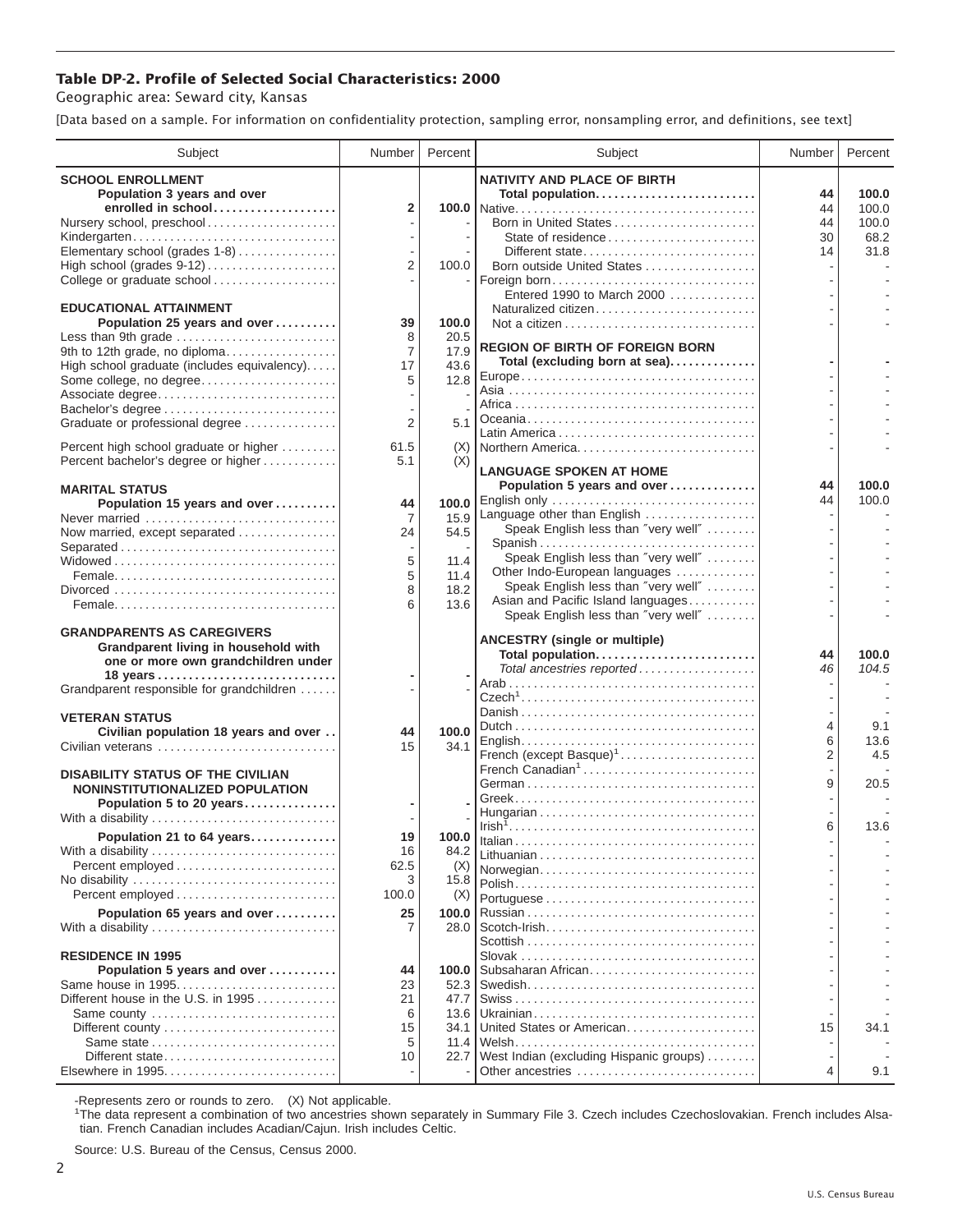## **Table DP-3. Profile of Selected Economic Characteristics: 2000**

Geographic area: Seward city, Kansas

[Data based on a sample. For information on confidentiality protection, sampling error, nonsampling error, and definitions, see text]

| Subject                                                         | Number         | Percent | Subject                                                                    | Number         | Percent     |
|-----------------------------------------------------------------|----------------|---------|----------------------------------------------------------------------------|----------------|-------------|
| <b>EMPLOYMENT STATUS</b>                                        |                |         | <b>INCOME IN 1999</b>                                                      |                |             |
| Population 16 years and over                                    | 44             | 100.0   | Households                                                                 | 29             | 100.0       |
| In labor force                                                  | 18             | 40.9    | Less than \$10,000                                                         | 3              | 10.3        |
| Civilian labor force                                            | 18             |         |                                                                            | 9              | 31.0        |
| Employed                                                        | 18             |         |                                                                            | 8<br>5         | 27.6        |
| Percent of civilian labor force                                 |                |         | \$25,000 to \$34,999                                                       | $\overline{2}$ | 17.2<br>6.9 |
|                                                                 |                |         | \$50,000 to \$74,999                                                       |                |             |
| Not in labor force                                              | 26             |         |                                                                            | $\overline{2}$ | 6.9         |
| Females 16 years and over                                       | 24             | 100.0   | \$100,000 to \$149,999                                                     |                |             |
| In labor force                                                  | 6              | 25.0    |                                                                            |                |             |
| Civilian labor force                                            | 6              | 25.0    | \$200,000 or more                                                          |                |             |
| Employed                                                        | 6              | 25.0    | Median household income (dollars)                                          | 16,250         | (X)         |
| Own children under 6 years                                      |                |         | With earnings                                                              | 15             | 51.7        |
| All parents in family in labor force                            |                |         | Mean earnings (dollars) <sup>1</sup>                                       | 20,613         | (X)         |
|                                                                 |                |         | With Social Security income                                                | 19             | 65.5        |
| <b>COMMUTING TO WORK</b>                                        |                |         | Mean Social Security income (dollars) <sup>1</sup>                         | 11,626         | (X)         |
| Workers 16 years and over<br>Car, truck, or van - - drove alone | 18<br>15       | 83.3    | 100.0 With Supplemental Security Income                                    | 3              | 10.3        |
| Car, truck, or van - - carpooled                                | 1              | 5.6     | Mean Supplemental Security Income                                          | 6,133          | (X)         |
| Public transportation (including taxicab)                       |                |         | With public assistance income                                              |                |             |
|                                                                 | $\overline{2}$ | 11.1    | Mean public assistance income $(dollars)^1$                                |                | (X)         |
| Other means                                                     |                |         | With retirement income                                                     | 4              | 13.8        |
| Worked at home                                                  |                |         | Mean retirement income $(dollars)1$                                        | 16,450         | (X)         |
| Mean travel time to work $(minutes)^1$                          | 26.7           | (X)     |                                                                            |                |             |
| <b>Employed civilian population</b>                             |                |         | Families<br>Less than \$10,000                                             | 16             | 100.0       |
| 16 years and over                                               | 18             |         |                                                                            | 6              | 37.5        |
| <b>OCCUPATION</b>                                               |                |         | \$15,000 to \$24,999                                                       | 6              | 37.5        |
| Management, professional, and related                           |                |         | \$25,000 to \$34,999                                                       | $\overline{2}$ | 12.5        |
|                                                                 |                |         | $\frac{1}{2}$ \$35,000 to \$49,999                                         | $\overline{2}$ | 12.5        |
| Service occupations                                             | $\overline{4}$ |         |                                                                            |                |             |
| Sales and office occupations                                    | $\overline{2}$ |         |                                                                            |                |             |
| Farming, fishing, and forestry occupations                      |                |         | \$100,000 to \$149,999                                                     |                |             |
| Construction, extraction, and maintenance                       | 8              |         | \$150,000 to \$199,999<br>44.4 \$200,000 or more                           |                |             |
| Production, transportation, and material moving                 |                |         | Median family income (dollars)                                             | 16,667         | (X)         |
|                                                                 | $\overline{4}$ | 22.2    |                                                                            |                |             |
|                                                                 |                |         | Per capita income (dollars) <sup>1</sup>                                   | 14,891         | (X)         |
| <b>INDUSTRY</b>                                                 |                |         | Median earnings (dollars):                                                 |                |             |
| Agriculture, forestry, fishing and hunting,                     |                |         | Male full-time, year-round workers<br>Female full-time, year-round workers | 20,625         | (X)         |
|                                                                 |                |         |                                                                            | 16,250         | (X)         |
| Manufacturing                                                   | 6              | 33.3    |                                                                            | Number         | Percent     |
| Wholesale trade                                                 |                |         |                                                                            | below          | below       |
| Retail trade                                                    | $\overline{2}$ | 11.1    |                                                                            | poverty        | poverty     |
| Transportation and warehousing, and utilities                   | 3              | 16.7    | Subject                                                                    | level          | level       |
|                                                                 |                |         |                                                                            |                |             |
| Finance, insurance, real estate, and rental and                 |                |         | <b>POVERTY STATUS IN 1999</b>                                              |                |             |
| Professional, scientific, management, adminis-                  |                |         | Families                                                                   |                |             |
| trative, and waste management services                          |                |         | With related children under 18 years                                       |                |             |
| Educational, health and social services                         | $\overline{2}$ | 11.1    | With related children under 5 years                                        |                |             |
| Arts, entertainment, recreation, accommodation                  |                |         | Families with female householder, no                                       |                |             |
| and food services                                               |                |         | husband present                                                            |                |             |
| Other services (except public administration)                   | 5              |         | 27.8 With related children under 18 years                                  |                |             |
| Public administration                                           |                |         | With related children under 5 years                                        |                |             |
| <b>CLASS OF WORKER</b>                                          |                |         | Individuals                                                                |                |             |
| Private wage and salary workers                                 | 11             |         | 61.1 18 years and over                                                     |                |             |
| Government workers                                              | 2              | 11.1    | 65 years and over                                                          |                |             |
| Self-employed workers in own not incorporated                   |                |         | Related children under 18 years                                            |                |             |
|                                                                 | 5              | 27.8    | Related children 5 to 17 years                                             |                |             |
| Unpaid family workers                                           |                |         | Unrelated individuals 15 years and over                                    |                |             |

-Represents zero or rounds to zero. (X) Not applicable.

<sup>1</sup>If the denominator of a mean value or per capita value is less than 30, then that value is calculated using a rounded aggregate in the numerator. See text.

Source: U.S. Bureau of the Census, Census 2000.